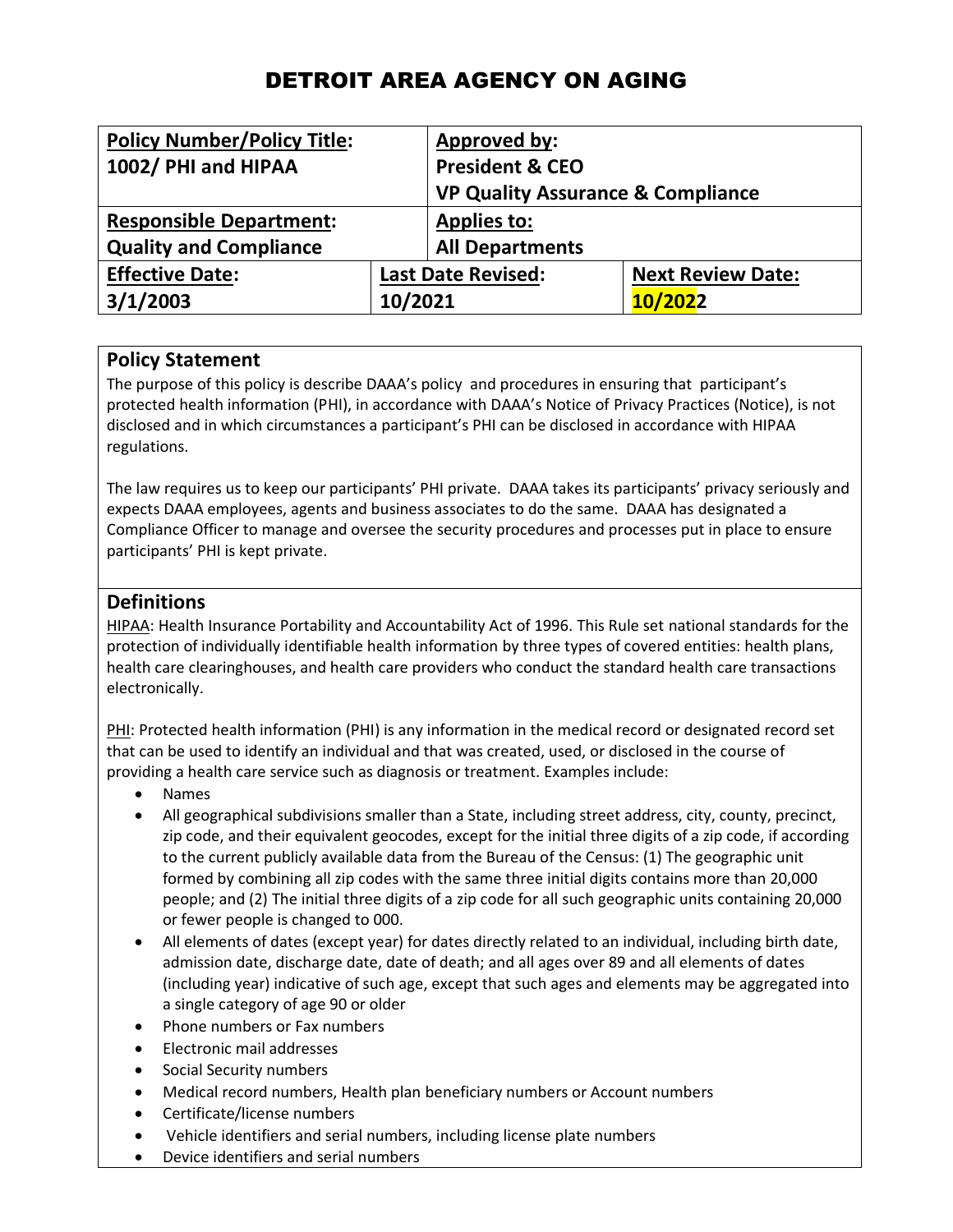- Web Universal Resource Locators (URLs) and Internet Protocol (IP) address numbers
- Biometric identifiers, including finger and voice prints
- Full face photographic images and any comparable images
- Any other unique identifying number, characteristic, or code

### **Frequency of Policy Review**

• Policies are reviewed and/or updated annually by the Management Team

## **Purpose / Scope**

Minimum Necessary. In all cases in which we use or disclose a client's PHI, we must only do so to the minimum extent necessary to accomplish the underlying purpose of the use or disclosure. If you are unsure whether a use or disclosure meets this requirement, contact our Compliance Officer for clarification.

Uses and Disclosures. We may use or disclose PHI for treatment, payment, or health care operations (TPO). The following are some examples of permitted uses or disclosures:

- *Treatment.* A client's PHI may be used by or disclosed to any physicians or other health care providers involved with the health care services provided to that client.
- *Payment.* PHI may be used or disclosed in order to collect payment for the health care services provided to our clients.
- *Health Care Operations*. PHI may be used or disclosed as part of quality of care audits of staff and affiliates, conducting training programs, accreditation, certification, licensing, or credentialing activities.

Authorizations: If we have received written authorization from a client, we use or disclose PHI for any purpose consistent with that Authorization. We may not require such an authorization as a condition of treatment or ability to receive services. A client may revoke an authorization at any time by writing to the Compliance Officer. However, such revocation will not affect any prior authorized uses or disclosures.

Family Members and Friends: With the client's permission, or in some emergencies, we may disclose PHI to family members, friends, or other people to aid in treatment, provisions of services or collection of payment. A disclosure of PHI may also be made if we determine it is reasonably necessary or in the client's best interests for such purposes as allowing a person acting on the client's behalf to receive filled prescriptions, health care supplies, X rays, home and community based services; etc.

Locating Responsible Parties: PHI may be disclosed in order to locate, identify or notify a family member, personal representative, or other person responsible for a client's care. A client may prohibit or restrict the extent or recipients of such disclosure, unless we determine in our reasonable professional judgment that a client is incapable of doing so. If we so determine, we must limit the amount of PHI disclosed to the minimum necessary.

Disasters: We may use or disclose PHI to any public or private entity authorized by law or by its charter to assist in disaster relief efforts.

Required by Law: We must use or disclose health care information when we are required to do so by law. For example, PHI may be released when required by privacy laws, workers' compensation or similar laws, public health laws, court or administrative orders, subpoenas, certain discovery requests, or other laws, regulations or legal processes. Under certain circumstances, we may make limited disclosures of PHI directly to law enforcement officials or correctional institutions regarding an inmate, lawful detainee, suspect, fugitive, material witness, missing person, or a victim or suspected victim of abuse, neglect,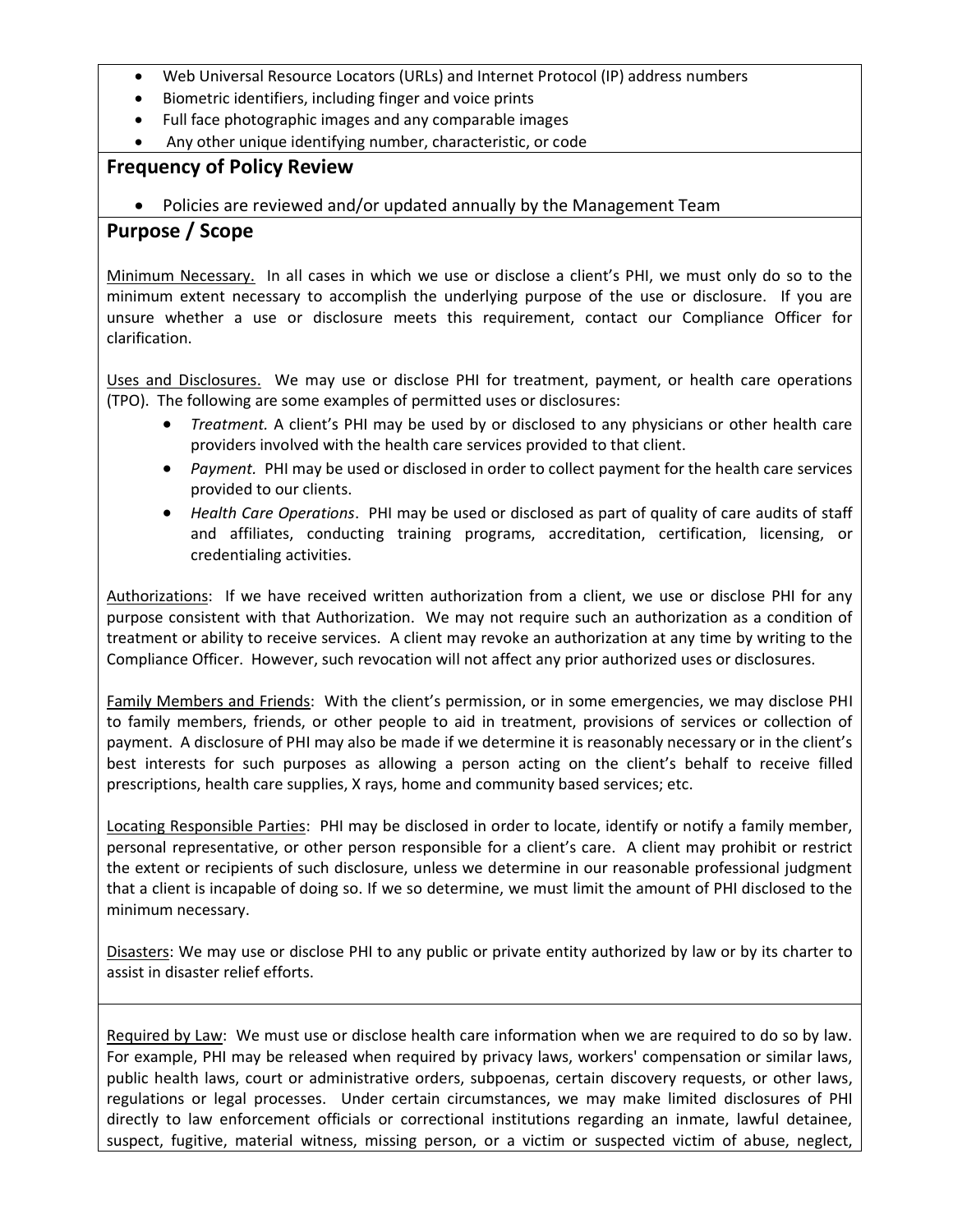domestic violence or other crimes. We may disclose PHI to the extent reasonably necessary to avert a serious threat to a client's health or safety or the health or safety of others. We may disclose PHI when necessary to assist law enforcement officials to capture a third party who has admitted to committing a crime against the client or who has escaped from lawful custody. If you are unsure of the lawful authority of the person requesting the PHI, contact the Compliance Officer prior to making any use or disclosure under this section.

Deceased Persons: We may disclose PHI of a deceased client to a coroner, health care examiner, funeral director, or organ procurement organization in limited circumstances.

Research: PHI may also be used or disclosed for research purposes only in those limited circumstances not requiring a written authorization, such as those that have been approved by an institutional review board that has established procedures for ensuring the privacy of your PHI. Prior to conducting any research under this section, approval of our Compliance Officer must be obtained to ensure that all procedural requirements have been met.

Military and National Security: We may disclose to military authorities the health care information of Armed Forces personnel under certain circumstances. When required by law, we may disclose PHI for intelligence, counterintelligence, and other national security activities. Contact the Compliance Officer prior to making any use or disclosure of PHI under this section.

Fundraising: We may use demographic information and the dates of a client's health care to contact them for fundraising purposes. We may disclose this information to a business associate to assist us in fundraising activities. A client may opt out of receiving such information by notifying our Compliance Officer.

Access and Copies: In most cases, clients have the right to review or to purchase copies of their PHI by requesting access or copies in writing to our Compliance Officer. All such requests should be handled quickly and efficiently but should not interfere with our treatment of other clients. We require that a client call DAAA to review PHI at our office. Our Compliance Officer is responsible for setting copying fees.

Disclosure Accounting: We are required by law to maintain a Disclosure Accounting log of the instances, if any, in which PHI is disclosed for purposes other than those described in the following sections above: Use and Disclosures, Facility Directories, Family Members and Friends, Locating Responsible Parties, and Access and Copies. For each 12-month period, a client has the right, upon request, to receive one free copy of an accounting of certain details surrounding such disclosures that occurred after April 13, 2003. If a client requests a disclosure accounting more than once in a 12-month period, we will charge a fee for each additional request.

Additional Restrictions: A client may request that we place additional restrictions on our use or disclosure of PHI, but we are not required to honor such a request. We will be bound by such restrictions only if we agree to do so in writing signed by our Compliance Officer.

Amendments to PHI: A client has the right to request that we amend his or her PHI. Any such request must be in writing and contain a detailed explanation for the requested amendment. Under certain circumstances, we may deny the request but must provide you a written explanation of the denial. A client has the right to send us a Statement of Disagreement, which we must file with the disputed PHI entry. We may then prepare and file a rebuttal to the client's Statement of Disagreement, a copy of which must be provided to the client at no cost. Please contact our Compliance Officer before changing or amending any health care record or other PHI.

Complaints: A client is entitled to file a complaint with DAAA or with the Secretary of the U.S. Department